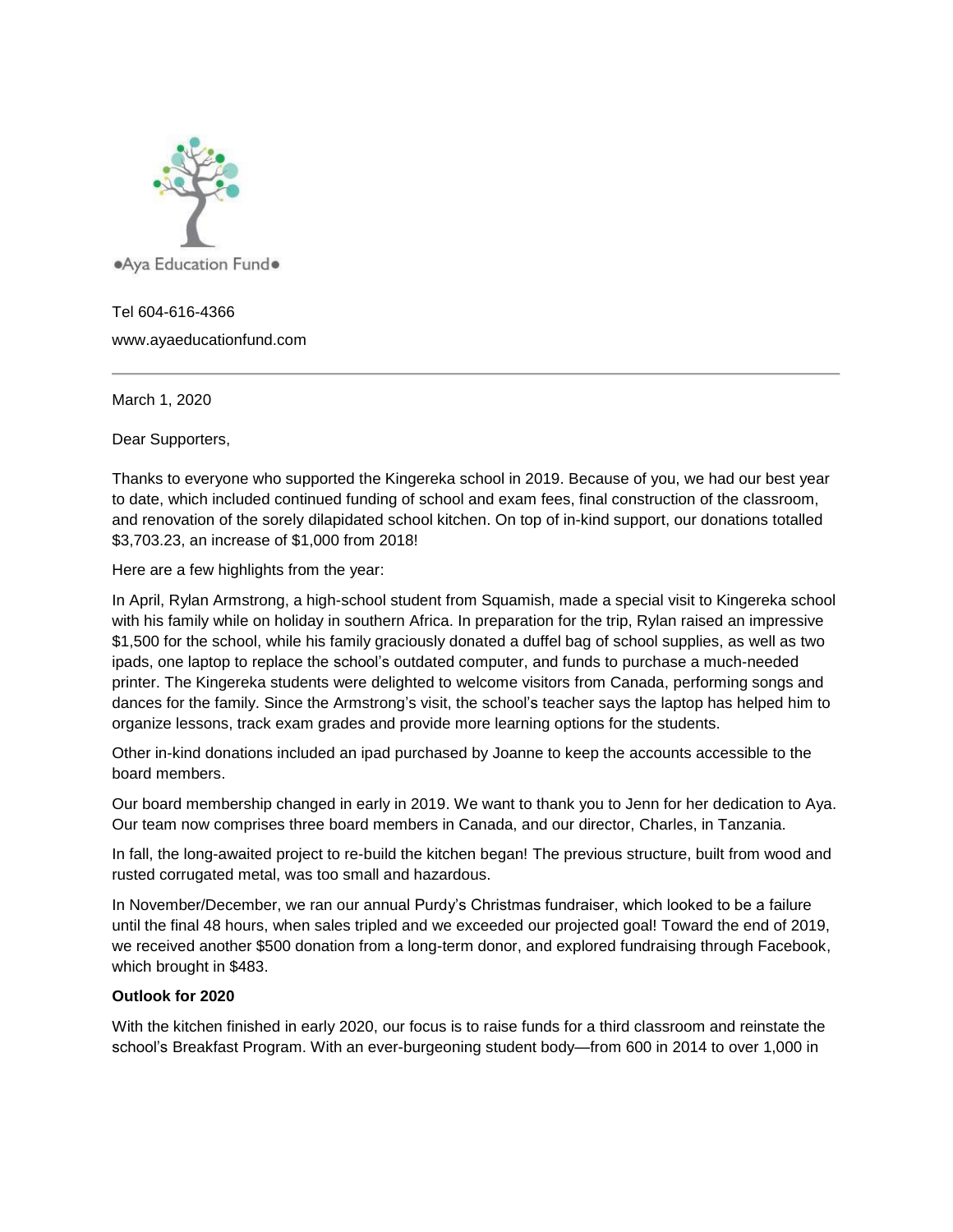2020—the school is as much in need as ever. Our long-term goal is to secure sponsorship to provide meals for the study body.

Please see the next page for the donations and funds raised in 2019.

We thank you for your support!

Joanne McFadden

Founder, Executive Director







Before and after photos of the school kitchen